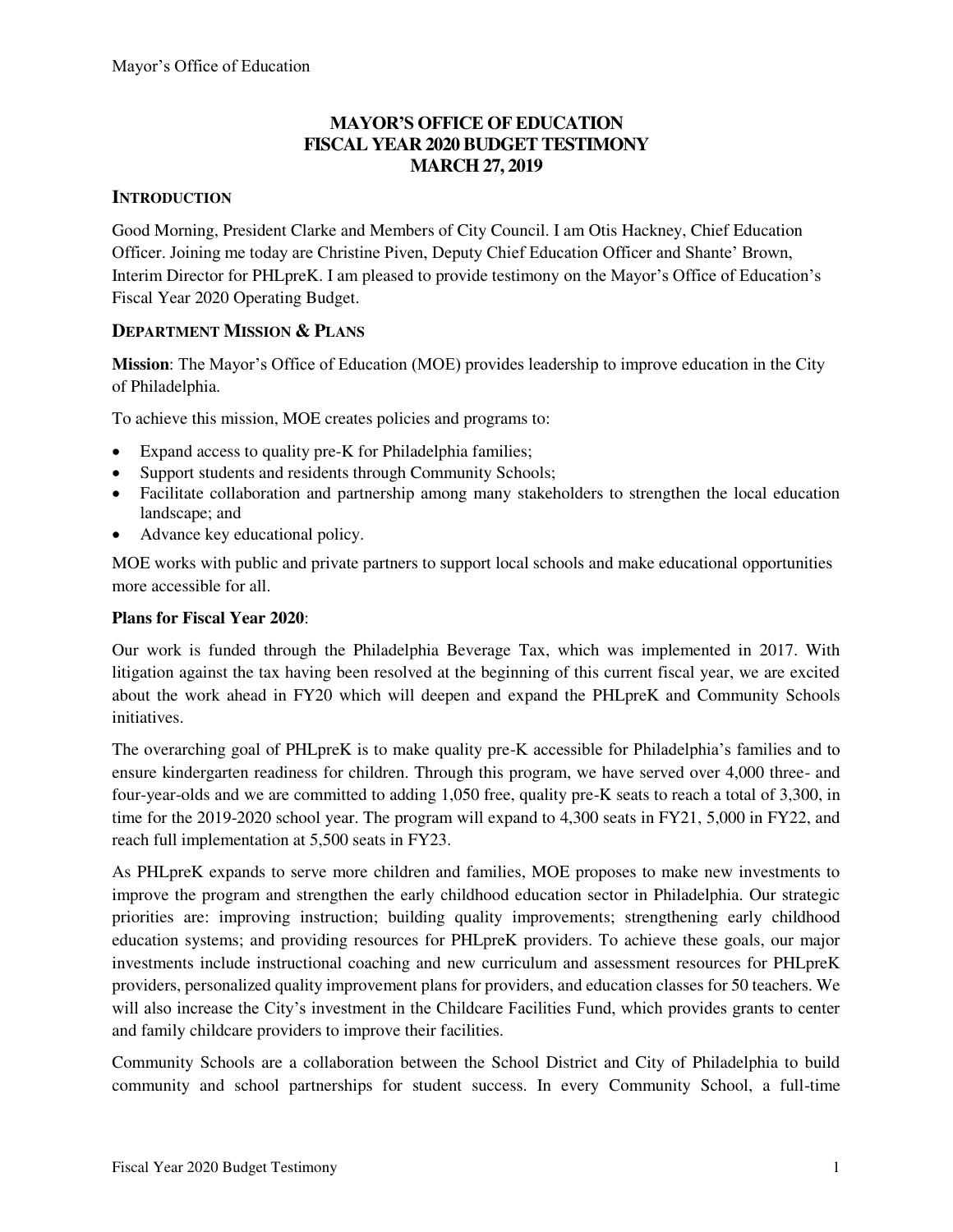coordinator works with the school community (parents, teachers, neighbors, and others) to support students and their families to develop strong communities - all through targeted programs and strategic partnerships.

As the City partner in this endeavor, our objective is to add resources that bolster the District's academic strategies and their significant investments in effective instruction and meaningful learning opportunities.

In FY20, MOE will establish 5 new Community Schools in partnership with the School District. After expanding to 17 schools in FY20, the initiative will grow to full scale implementation with 20 schools in FY21. The five new schools will go through a needs assessment process in FY20, to identify the unique needs of the school community.

In order to support student outcomes, each Community School will follow a site-specific plan to address those needs within four core components: family and community engagement, integrated health services, school climate, and expanded learning time. Within each component, we will leverage City resources and partnerships with departments.

A proposed key investment for FY20 is the braiding of Philadelphia Department of Human Services outof-school-time (OST) resources with Philadelphia Beverage Tax funding, to leverage more quality OST opportunities for students in the Community Schools.

Another new proposed partnership with the Office of Workforce Development will connect high school students to career readiness experiences such as industry tours, job shadowing, and career fairs. MOE will continue to fund Office of Adult Education classes and Office of Arts, Culture, and the Creative Economy events in the Community Schools, to promote family and community engagement.

Our department's programs have benefitted thousands of children and families, and as the programs expand in the coming year those benefits will grow. I appreciate this opportunity to provide testimony regarding the Mayor's Office of Education proposed Fiscal Year 2020 Operating Budget and thank you for your continued support of our work.

I am happy to answer any questions that Council may have.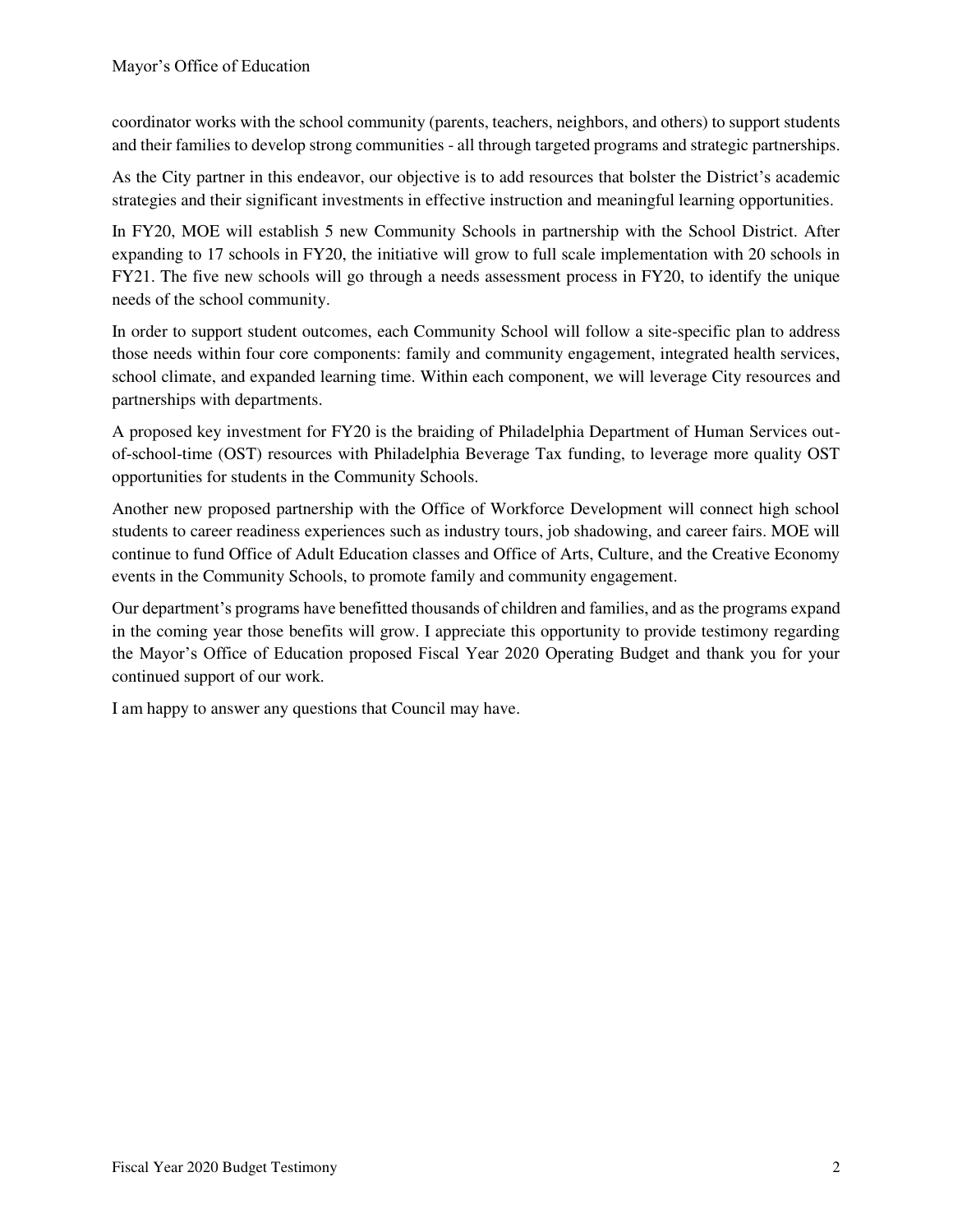| <b>Staff Demographics Summary (as of November 2018)</b> |           |           |                             |           |  |  |  |
|---------------------------------------------------------|-----------|-----------|-----------------------------|-----------|--|--|--|
|                                                         | Total     | Minority  | White                       | Female    |  |  |  |
| Number of Full-Time Staff                               | 28        | 17        | 11                          | 19        |  |  |  |
| Number of Exempt Staff                                  | 28        | 17        | 11                          | 19        |  |  |  |
| Number of Executive Staff<br>(deputy level and above)   | 6         | 4         | $\mathcal{D}_{\mathcal{L}}$ | 5         |  |  |  |
| Average Salary, Full-Time Staff                         | \$71,154  | \$77,432  | \$61,451                    | \$72,251  |  |  |  |
| Average Salary, Exempt Staff                            | \$71,154  | \$77,432  | \$61,451                    | \$72,251  |  |  |  |
| Average Salary, Executive Staff                         | \$111,967 | \$127,463 | \$80,975                    | \$103,460 |  |  |  |
| Median Salary, Full-Time Staff                          | \$61,800  | \$61,800  | \$59,740                    | \$62,830  |  |  |  |
| Median Salary, Exempt Staff                             | \$61,800  | \$61,800  | \$59,740                    | \$62,830  |  |  |  |
| Median Salary, Executive Staff                          | \$106,725 | \$131,325 | \$80,975                    | \$95,000  |  |  |  |

### **BUDGET SUMMARY & OTHER BUDGET DRIVERS**

| <b>Employment Levels (as of November 2018)</b>             |                            |                                                     |  |  |  |
|------------------------------------------------------------|----------------------------|-----------------------------------------------------|--|--|--|
|                                                            | <b>Budgeted</b><br>in FY19 | Filled as of the<br><b>Increment Run</b><br>(11/18) |  |  |  |
| Number of Full-Time Positions                              | 36                         | 28                                                  |  |  |  |
| Number of Exempt Positions                                 | 36                         | 28                                                  |  |  |  |
| Number of Executive Positions (deputy)<br>level and above) | 6                          |                                                     |  |  |  |
| Average Salary of All Full-Time Positions                  | \$71,154                   | \$71,154                                            |  |  |  |
| Median Salary of All Full-Time Positions                   | \$61,800                   | \$61,800                                            |  |  |  |

| <b>General Fund Financial Summary by Class</b>  |                |                    |                |                    |                |                  |  |
|-------------------------------------------------|----------------|--------------------|----------------|--------------------|----------------|------------------|--|
|                                                 | FY18 Original  | FY18 Actual        | FY19 Original  | FY19 Estimated     | FY20 Proposed  | Difference:      |  |
|                                                 | Appropriations | <b>Obligations</b> | Appropriations | <b>Obligations</b> | Appropriations | <b>FY20-FY19</b> |  |
| Class 100 - Employee Compensation               | \$2,679,927    | \$2,215,607        | \$2,592,084    | \$2,655,579        | \$3,292,180    | \$636,601        |  |
| Class 200 - Purchase of Services                | \$39,407,000   | \$20,742,176       | \$22,211,818   | \$26,809,368       | \$42,015,834   | \$15,206,466     |  |
| Class 300/400 - Materials, Supplies & Equipment | \$364,750      | \$15,348           | \$45,550       | \$45,550           | \$42,000       | $(\$3,550)$      |  |
| Class 500 - Contributions                       | \$100,000      | \$99,998           | \$100,000      | \$0                | \$0            | \$0              |  |
|                                                 | \$42,551,677   | \$23,073,129       | \$29,949,452   | \$29,510,497       | \$45,350,014   | \$15,839,517     |  |

| <b>Contracts Summary (Professional Services only)</b>                  |     |              |              |              |  |  |
|------------------------------------------------------------------------|-----|--------------|--------------|--------------|--|--|
| <b>FY19 YTD</b><br>$FY16^1$<br><b>FY17</b><br><b>FY18</b><br>(01 & 02) |     |              |              |              |  |  |
| Total amount of contracts                                              | N/A | \$11,051,601 | \$20,258,958 | \$23,829,101 |  |  |
| Total amount to M/W/DSBE                                               | N/A | \$2,700      | \$354,500    | \$30,000     |  |  |
| Participation Rate <sup>2</sup>                                        | N/A | $0.02\%$     | $1.75\%$     | 0.13%        |  |  |

*<sup>1</sup> The Mayor's Office of Education was created as a department in FY17. Prior to that, it was part of the Mayor's Office.*

<sup>2</sup> The FY19 contract amount is primarily for contracts with non-profit entities, which are not eligible for M/W/DSBE participation. Out of 85 PHLpreK providers, 59 are minority*or women- owned for-profit businesses. MOE is currently working with the Office of Economic Opportunity to help these PHLpreK providers apply for the Minority/Woman/Disabled Enterprise (M/W/DSBE) certification.* 

MOE works with OEO on a contract-by-contract basis and does not have a department-wide M/W/DSBE goal.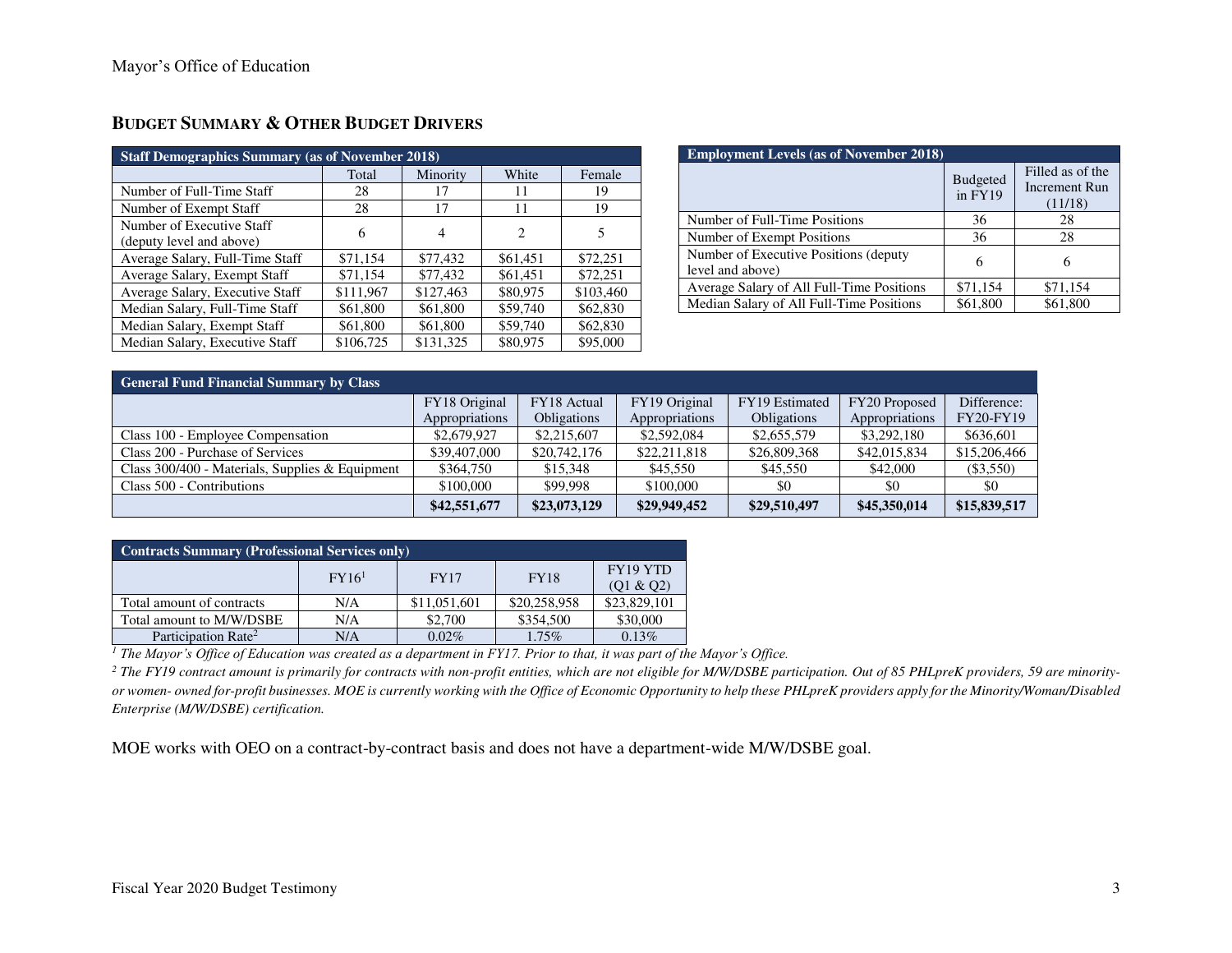### **PROPOSED BUDGET OVERVIEW**

#### **Proposed Funding Request**:

The proposed Fiscal Year 2020 General Fund budget totals \$45,350,014, an increase of \$15,839,517 over Fiscal Year 2019 estimated obligation levels. This increase is primarily due to expansion of the PHLpreK and Community Schools programs.

The proposed budget includes:

- \$3,292,180 in Class 100, a \$636,601 increase over FY19. This funding will create more in-office capacity for policy, data and evaluation, and finance matters, and will allow MOE to staff the expanding Community Schools and PHLpreK initiatives.
- \$42,015,834 in Class 200, a \$15,206,466 increase over FY19. This funding will primarily support the expansion of PHLpreK slots, investments in PHLpreK quality instructional coaching, and programming in the new and existing Community Schools.
- \$42,000 in Class 300/400, a \$3,550 decrease from FY19.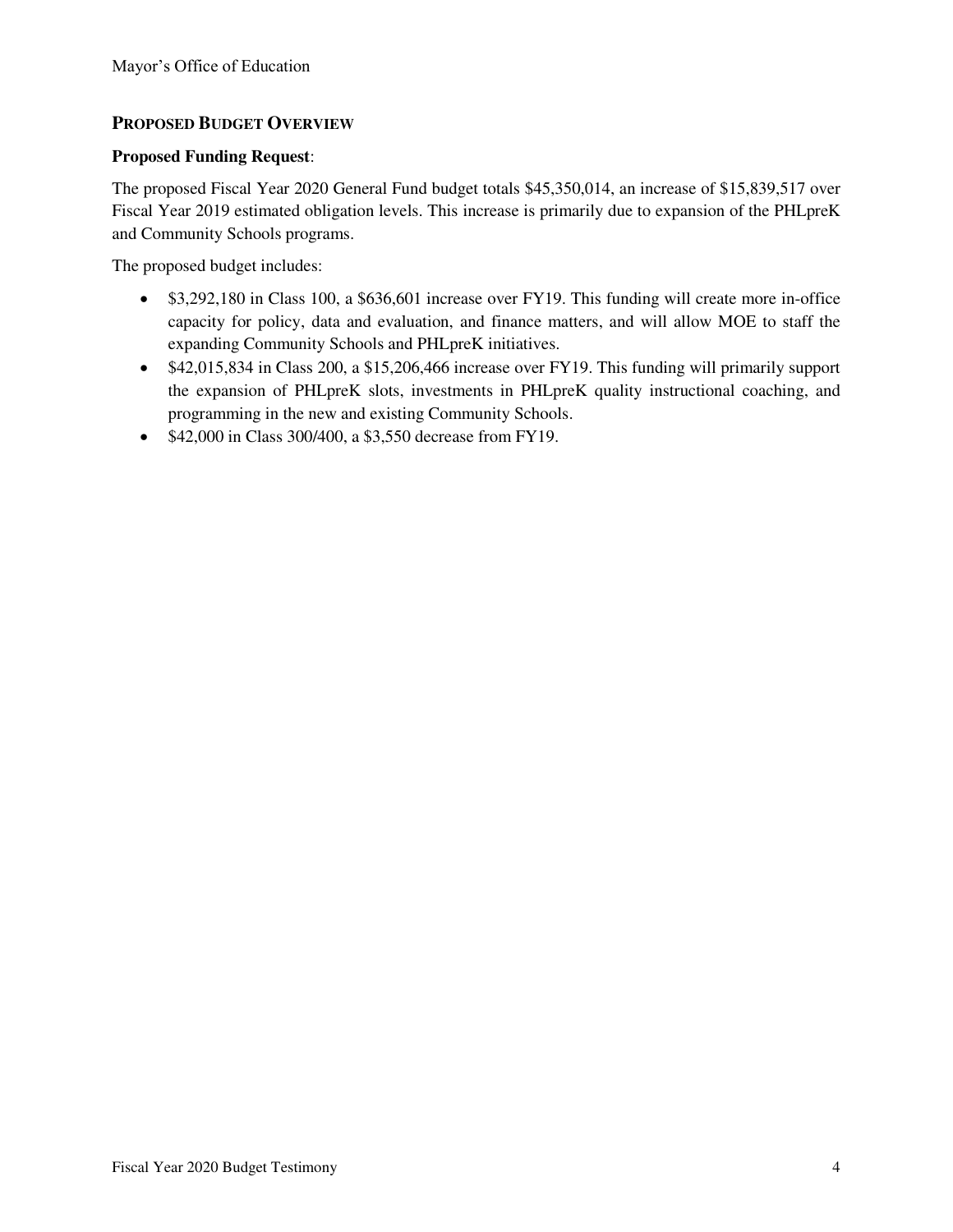### **STAFFING LEVELS**

The department is requesting 47 budgeted General Fund positions for FY20, an increase of 11 positions over the FY19 budget.

The increase is attributed to growing programs and in-office policy, data and evaluation and finance needs, and includes a Director of Education Strategy, a Director of Learning and Impact, a PHLpreK Quality Instructional Specialist, additional Community Schools Coordinators, a Community Schools Manager, and two Project Coordinators.

### **NEW HIRES**

MOE had no new hires between July 1, 2018 and November 25, 2018.

| New Hires (from $11/26/18$ to $3/27/19$ ) |                                  |         |      |  |  |  |
|-------------------------------------------|----------------------------------|---------|------|--|--|--|
|                                           | <b>Total Number of New Hires</b> | Spanish | Akan |  |  |  |
| <b>Black or African American</b>          |                                  |         |      |  |  |  |
| Hispanic or Latino                        |                                  |         |      |  |  |  |
| Total                                     |                                  |         |      |  |  |  |

MOE hired four new employees since November 26, 2018: one Hispanic female (executive staff); one White female; one Black/African American female; and one Black/African American male (executive staff).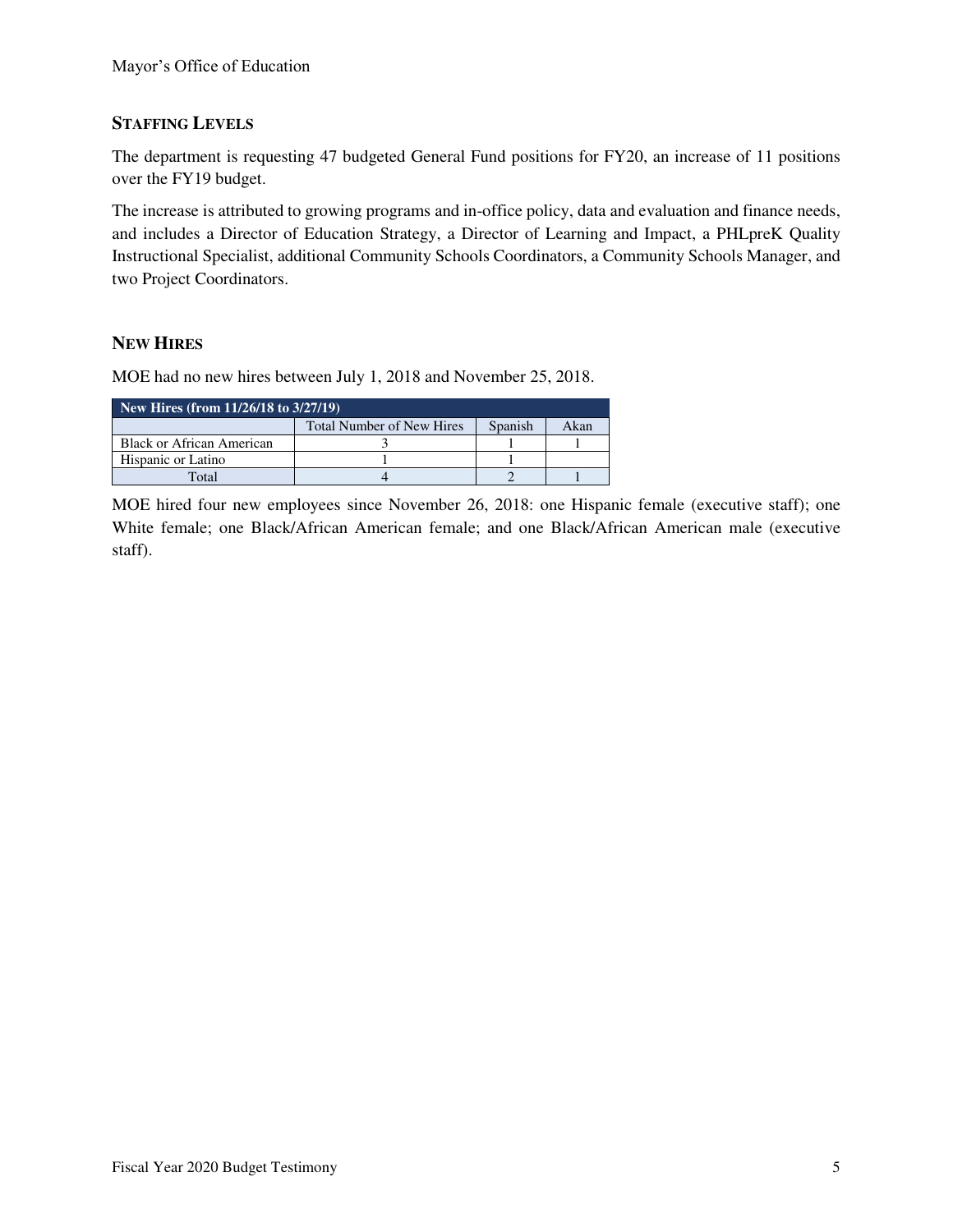### **PERFORMANCE, CHALLENGES, AND INITIATIVES**

## **POLICY, PROGRAMS, AND PUBLIC ENGAGEMENT (PPPE) PROGRAM**

#### **FY20 Strategic Goals**

- Continue to support constituents in accessing educational resources and services.
- Support the District's continued progress through coordinated leadership across the City, District, and Board of Education.
- Expand outreach to high school seniors eligible to apply for the City of Philadelphia Scholarship.

| <b>FY20 Performance Measures</b>                                |             |                        |             |        |  |  |
|-----------------------------------------------------------------|-------------|------------------------|-------------|--------|--|--|
|                                                                 | <b>FY18</b> | $\mid$ FY19 YTD $\mid$ | <b>FY19</b> | FY20   |  |  |
| <b>Measure</b>                                                  | Actual      | $(Q1 + Q2)$            | Target      | Target |  |  |
| Average response time for constituent requests and referrals to |             |                        |             |        |  |  |
| outside education services, where applicable (in business days) |             |                        |             |        |  |  |

# **PHLPREK PROGRAM**

#### **FY20 Strategic Goals**

- Enroll 3,300 children in quality pre-K for the 2019-2020 school year.
- Work with PHLpreK providers to ensure they have the resources to achieve and maintain quality.
- Strengthen the PHLpreK workforce through increased participation in professional development, continuing education, and instructional coaching.

| <b>FY20 Performance Measures</b>                                                   |             |             |             |        |
|------------------------------------------------------------------------------------|-------------|-------------|-------------|--------|
|                                                                                    | <b>FY18</b> | FY19 YTD    | <b>FY19</b> | FY20   |
| Measure                                                                            | Actual      | $(Q1 + Q2)$ | Target      | Target |
| Number of children enrolled in PHLpreK                                             | 2.000       | 2.120       | 2.250       | 3,300  |
| Number of teachers receiving career pathways and coaching<br>supports <sup>1</sup> | 31          | 21          | 25          | 85     |
| Number of PHL pre K providers that are STAR 3 and 4                                | 76          | 81          | 86          |        |

*<sup>1</sup>This increase reflects the introduction of ongoing instructional coaching for all PHLpreK providers in FY20.*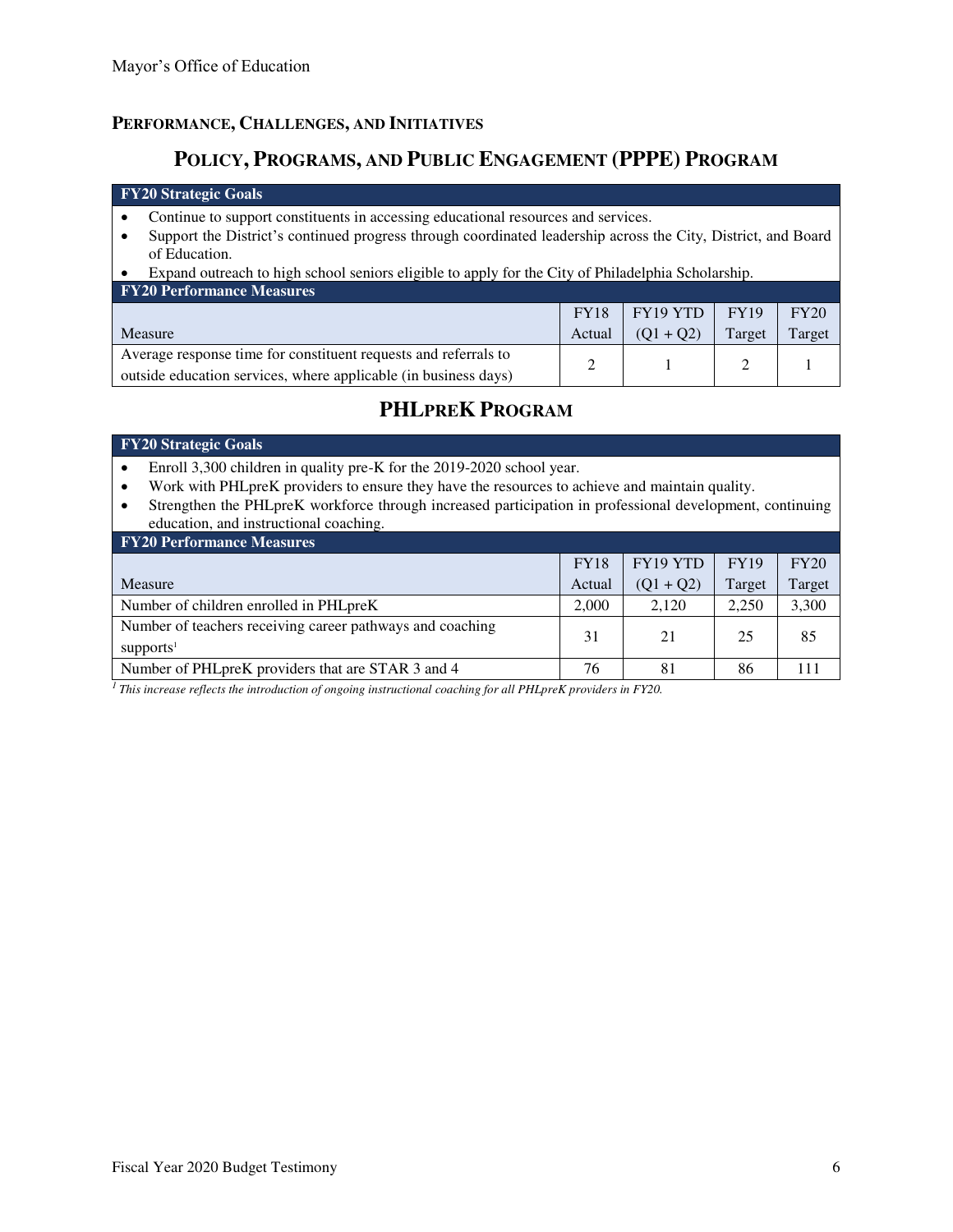# **COMMUNITY SCHOOLS PROGRAM**

| <b>FY20 Strategic Goals</b>                                                                                 |             |             |             |                    |  |
|-------------------------------------------------------------------------------------------------------------|-------------|-------------|-------------|--------------------|--|
| Support the equitable educational and life outcomes of all Philadelphia students by creating empowered and  |             |             |             |                    |  |
| thriving communities.                                                                                       |             |             |             |                    |  |
| Align public and private resources in community schools through strategic partnerships between the City and |             |             |             |                    |  |
| the School District of Philadelphia (SDP).                                                                  |             |             |             |                    |  |
| <b>FY20 Performance Measures</b>                                                                            |             |             |             |                    |  |
|                                                                                                             | <b>FY18</b> | FY19 YTD    | <b>FY19</b> |                    |  |
| Measure <sup>1</sup>                                                                                        | Actual      | $(Q1 + Q2)$ | Target      | FY20 Target        |  |
| Milestone: Complete a needs assessment and strategic plan for<br>each community school                      |             | N/A         | 12          | 5 new schools      |  |
|                                                                                                             |             |             |             | (bringing the      |  |
|                                                                                                             |             |             |             | total up to $17$ ) |  |
|                                                                                                             |             |             |             | 34                 |  |
| Milestone: Evidence-based programs that support school and                                                  | 23          | N/A         | 24          | (2 programs)       |  |
| system $\text{goals}^2$                                                                                     |             |             |             | per school for     |  |
|                                                                                                             |             |             |             | 17 schools)        |  |
| Milestone: Philadelphia community schools show gains in                                                     |             |             |             |                    |  |
| student attendance (progress is reflected in the average score                                              |             | N/A         | $60\%$      |                    |  |
| across all community schools of the percent of students                                                     | $42\%$      |             |             | $60\%$             |  |
| attending at least 95% of days) <sup>3</sup>                                                                |             |             |             |                    |  |
| $1 - r$<br>$1 - 1$<br>$\cdots$                                                                              |             |             |             |                    |  |

*<sup>1</sup>These are annual measures, and FY19 data will be available at year-end.* 

*<sup>2</sup>"Evidence-based programs" include programs that have a theory of action or logic model and could include programs intended for students, school community, or staff.* 

*<sup>3</sup>The percentage of students at community schools attending 95% of days increased from 29% in 2016-2017 to 42% in 2017-2018. This increase of 12.7 percentage points outpaced the SDP's overall increase of 8.5% during that period.*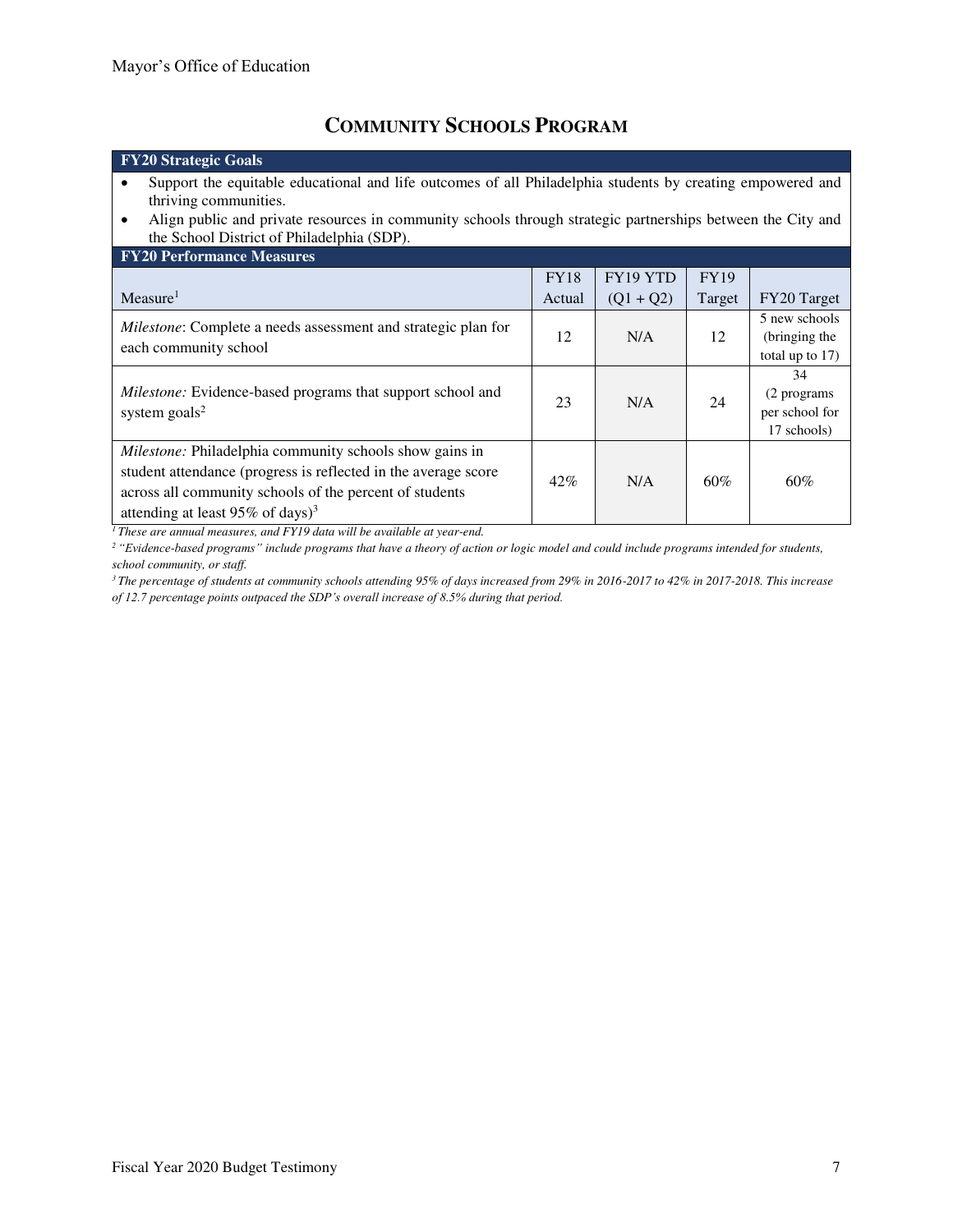### **OTHER BUDGETARY IMPACTS**

#### **Federal and State (Where Applicable)**

The per-slot funding rate for PHLpreK is currently tied to the slot rate for the state's Pre-K Counts program. We are monitoring whether the state will increase the slot cost for Pre-K Counts based on changes to the minimum wage for state employees and contractors. This could potentially impact the rate per slot at which we fund PHLpreK providers.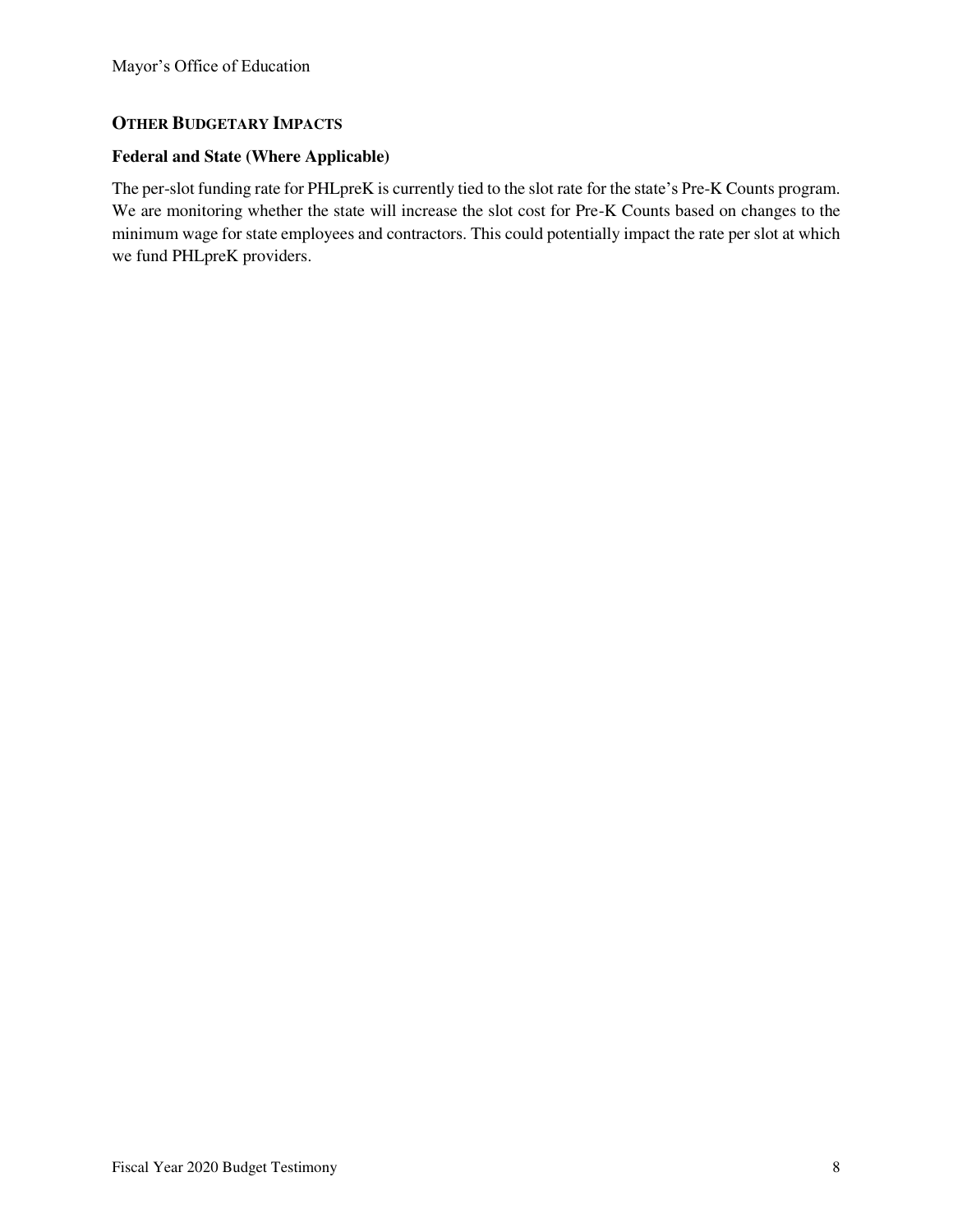### Mayor's Office of Education

# **CONTRACTING EXPERIENCE**

MOE does not have any large contracts with for-profit providers.

| <b>Non-Profit Vendor Demographics</b>             |              |          |  |  |  |
|---------------------------------------------------|--------------|----------|--|--|--|
| Philadelphia Health Management Corporation (PHMC) | Minority $%$ | Female % |  |  |  |
| Workforce                                         | 68%          | 78%      |  |  |  |
| Executive                                         | 52%          | 80%      |  |  |  |
| Board                                             | 53%          | 43%      |  |  |  |
| Urban Affairs Coalition (UAC)                     | Minority %   | Female % |  |  |  |
| Workforce                                         | 94%          | 52%      |  |  |  |
| Executive                                         | 85%          | 50%      |  |  |  |
| Board                                             | 56%          | 39%      |  |  |  |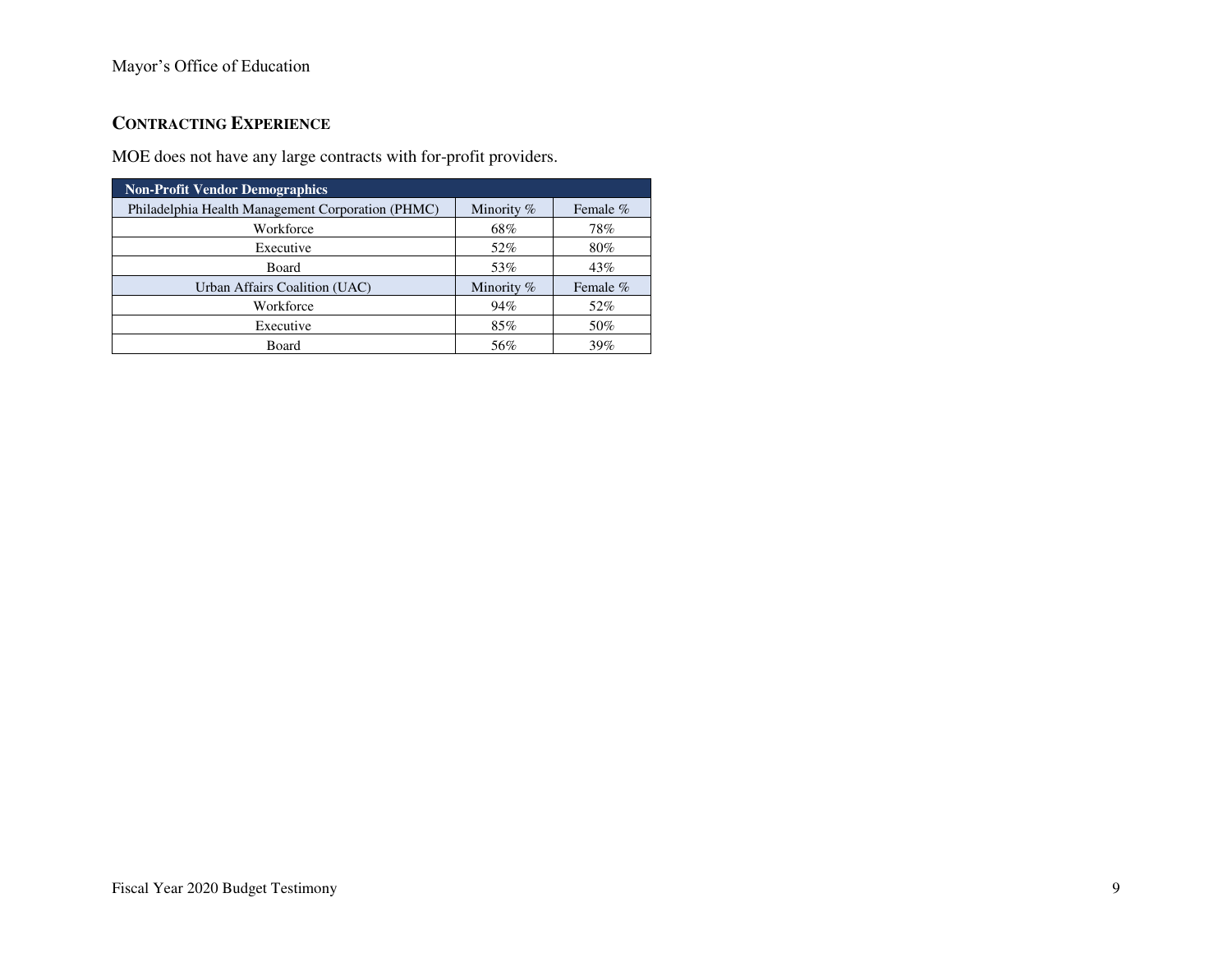# **EMPLOYEE DATA**

| <b>Staff Demographics (as of November 2018)</b> |                  |                  |                      |                        |                         |
|-------------------------------------------------|------------------|------------------|----------------------|------------------------|-------------------------|
| <b>Full-Time Staff</b>                          |                  |                  |                      | <b>Executive Staff</b> |                         |
|                                                 | Male             | Female           |                      | Male                   | Female                  |
|                                                 | African-         | African-         |                      | African-               | African-                |
|                                                 | American         | American         |                      | American               | American                |
| Total                                           | 4                | 10               | Total                | $\mathbf{1}$           | $\overline{\mathbf{c}}$ |
| % of Total                                      | 14%              | 36%              | % of Total           | 17%                    | 33%                     |
| Average Salary                                  | \$82,915         | \$70,864         | Average Salary       | \$154,500              | \$105,575               |
| Median Salary                                   | \$60,255         | \$62,315         | Median Salary        | \$154,500              | \$105,575               |
|                                                 | White            | White            |                      | White                  | White                   |
| Total                                           | 3                | 8                | Total                | $\overline{0}$         | $\overline{c}$          |
| % of Total                                      | $11\%$           | 29%              | % of Total           | $0\%$                  | 33%                     |
| Average Salary                                  | \$52,015         | \$64,990         | Average Salary       |                        | \$80,975                |
| Median Salary                                   | \$53,045         | \$64,375         | Median Salary        |                        | \$80,975                |
|                                                 | Hispanic         | Hispanic         |                      | Hispanic               | Hispanic                |
| Total                                           | 2                | $\mathbf{0}$     | Total                | $\mathbf{0}$           | $\boldsymbol{0}$        |
| % of Total                                      | $7\%$            | $0\%$            | % of Total           | $0\%$                  | $0\%$                   |
| Average Salary                                  | \$65,920         | \$0              | Average Salary       | \$0                    | \$0                     |
| Median Salary                                   | \$65,920         | \$0              | Median Salary        | \$0                    | \$0                     |
|                                                 | Asian            | Asian            |                      | Asian                  | Asian                   |
| Total                                           | $\boldsymbol{0}$ | $\boldsymbol{0}$ | Total                | $\boldsymbol{0}$       | $\boldsymbol{0}$        |
| % of Total                                      | $0\%$            | $0\%$            | % of Total           | $0\%$                  | $0\%$                   |
| Average Salary                                  | \$0              | \$0              | Average Salary       | \$0                    | \$0                     |
| Median Salary                                   | \$0              | \$0              | <b>Median Salary</b> | \$0                    | \$0                     |
|                                                 | Other            | Other            |                      | Other                  | Other                   |
| Total                                           | $\overline{0}$   |                  | Total                | $\overline{0}$         | 1                       |
| % of Total                                      | $0\%$            | $4\%$            | % of Total           | $0\%$                  | 17%                     |
| Average Salary                                  | \$0              | \$144,200        | Average Salary       | \$0                    | \$144,200               |
| Median Salary                                   | \$0              | \$144,200        | Median Salary        | \$0                    | \$144,200               |
|                                                 | Bilingual        | Bilingual        |                      | Bilingual              | Bilingual               |
| Total                                           | $\overline{c}$   | $\overline{0}$   | Total                | $\boldsymbol{0}$       | $\boldsymbol{0}$        |
| % of Total                                      | $7\%$            | $0\%$            | % of Total           | $0\%$                  | $0\%$                   |
| Average Salary                                  | \$59,225         | \$0              | Average Salary       | \$0                    | \$0                     |
| Median Salary                                   | \$59,225         | \$0              | Median Salary        | \$0                    | \$0                     |
|                                                 | Male             | Female           |                      | Male                   | Female                  |
| Total                                           | 9                | 19               | Total                | 1                      | 5                       |
| % of Total                                      | 32%              | $68\%$           | % of Total           | $17\%$                 | 83%                     |
| Average Salary                                  | \$68,838         | \$72,251         | Average Salary       | \$154,500              | \$103,460               |
| <b>Median Salary</b>                            | \$58,710         | \$62,830         | <b>Median Salary</b> | \$154,500              | \$95,000                |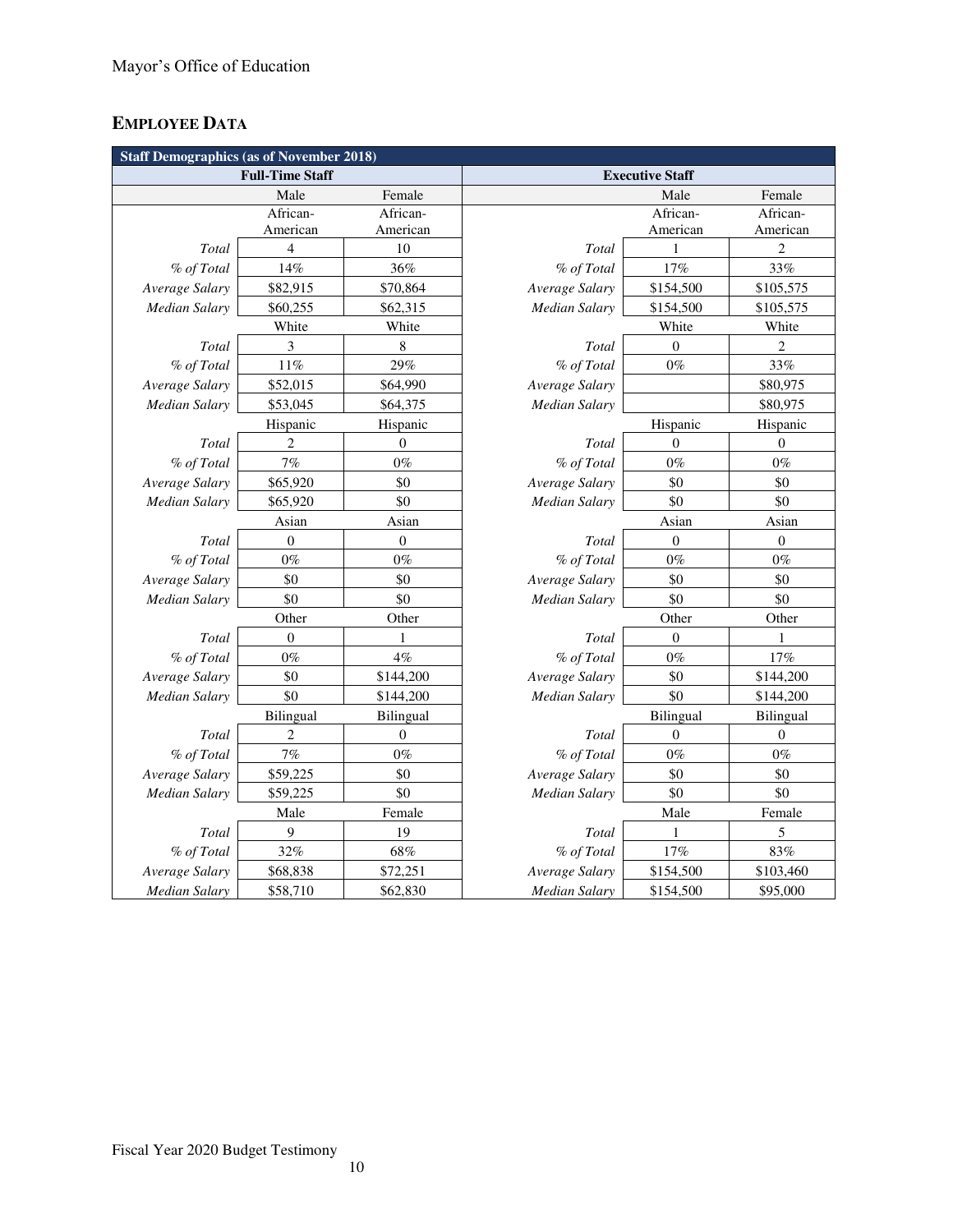### **LANGUAGE ACCESS**

#### **1. Has your leadership received language access training?**

Yes. The Mayor's Office of Education (MOE) language access coordinator received training from the Mayor's Office on how to assist MOE staff with written translation and phone interpretation. Chief Education Officer Otis Hackney was trained by Orlando Almonte, the City's language access manager, in December 2017. Deputy Chief Education Officer Christine Piven received training in language access during her earlier tenure in the Managing Director's Office.

We are planning a language access training for the current MOE leadership team, which will be led by Orlando Almonte. MOE participants will include the office's Communications Director, PHLpreK Director, Community Schools Director of Operations, and Director of Finance and Administration.

#### **2. Do you currently have a language access coordinator?**

Yes. Abby Schottenfels, MOE's Administrative Specialist, is the language access coordinator as of October 2018.

#### **3. Has your department written a language access plan and is it posted online?**

Our department's language access plan is in the internal MOE staff handbook, which is regularly updated. The handbook is distributed to all new employees and easily accessible as a shared file within the office. Additionally, we have distributed phone interpretation services flyers to staff who regularly speak to constituents on the phone. A recently updated version of the language access plan is posted online.

#### **4. Explain what your department has done to improve language access services over the past year.**

Our office has taken several steps to ensure that our key initiatives in FY18 and FY19 were accessible to non-English speakers.

During the process of transitioning the School District to local control, we issued a city-wide survey to inform Board of Education member selection. This survey was offered in the City's standard languages and received responses in English, Spanish, Chinese, Arabic, and Vietnamese. Before the Board appointees assumed governance, MOE helped them conduct a "listening tour" in five Philadelphia neighborhoods. At these events we provided interpreters in all City-standard languages including American Sign Language.

To reach prospective PHLpreK families, we prioritized language access in our outreach and advertising strategy by printing program flyers and posters in eight different languages. We also published a parent and family survey in all eight City-standard languages at the end of the school year. Additionally, the MOE Administrative Specialist and PHLpreK Family Engagement Coordinator are experienced in utilizing the Globo phone interpretation service to assist families and constituents that contact our office.

To support community outreach for Community Schools we translated flyers for community events at Southwark School, Edward Gideon School, William Cramp Elementary School, Samuel Gompers School, and South Philadelphia High School. The Community Schools team